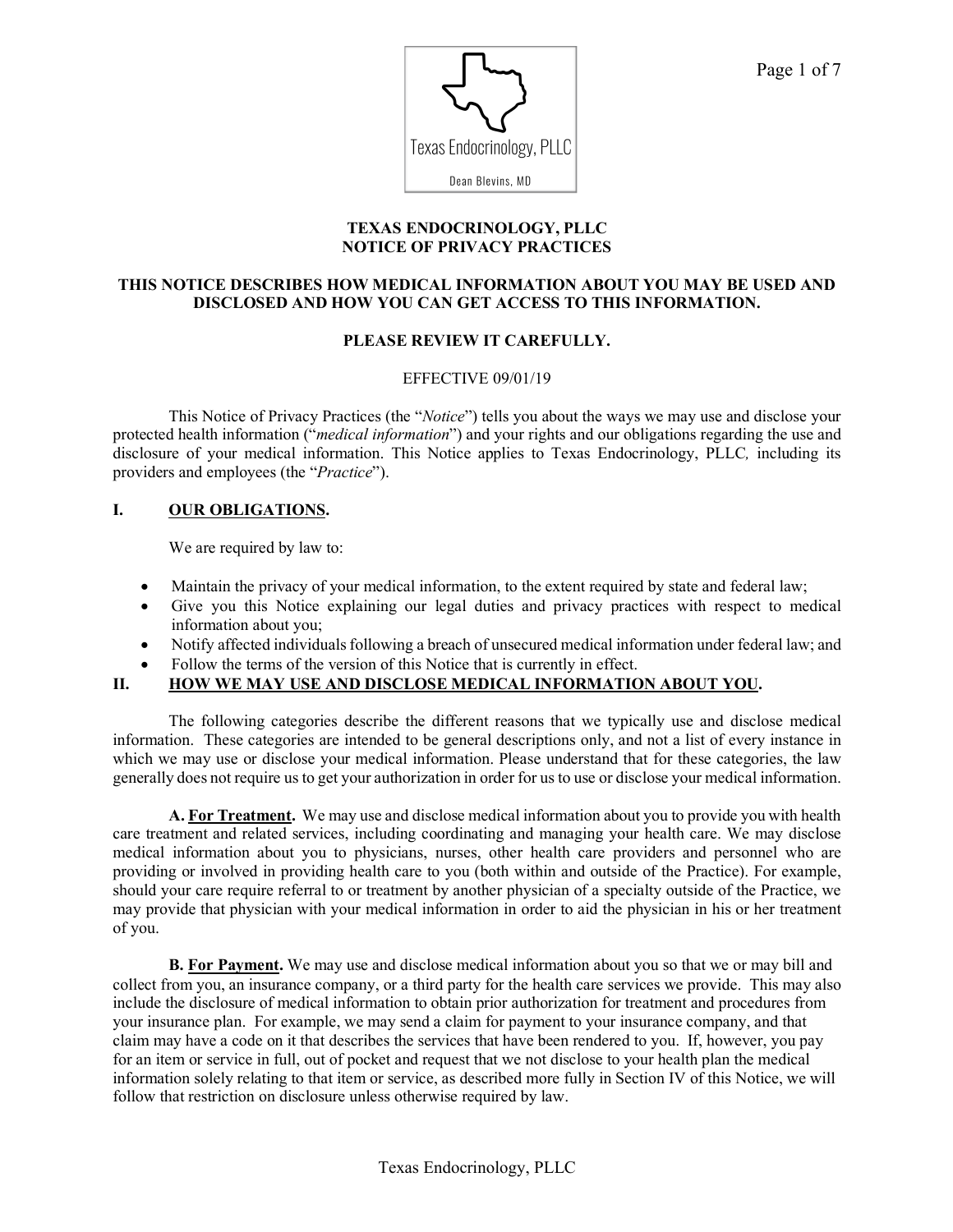**C. For Health Care Operations.** We may use and disclose medical information about you for our health care operations. These uses and disclosures are necessary to operate and manage our practice and to promote quality care. For example, we may need to use or disclose your medical information in order to assess the quality of care you receive or to conduct certain cost management, business management, administrative, or quality improvement activities or to provide information to our insurance carriers.

**D. Quality Assurance.** We may need to use or disclose your medical information for our internal processes to assess and facilitate the provision of quality care to our patients.

**E. Utilization Review.** We may need to use or disclose your medical information to perform a review of the services we provide in order to evaluate whether that the appropriate level of services is received, depending on condition and diagnosis.

**F. Credentialing and Peer Review.** We may need to use or disclose your medical information in order for us to review the credentials, qualifications and actions of our health care providers.

**H. Treatment Alternatives.** We may use and disclose medical information to tell you about or recommend possible treatment options or alternatives that we believe may be of interest to you.

**I. Appointment Reminders and Health Related Benefits and Services**. We may use and disclose medical information, in order to contact you (including, for example, contacting you by phone and leaving a message on an answering machine) to provide appointment reminders and other information. We may use and disclose medical information to tell you about health-related benefits or services that we believe may be of interest to you. We may use and disclose medical information, in order to contact you to provide results of labs, exams, and/or procedures or to discuss treatments plans and/or further details in regards to your medical care. We may do so by contacting you by phone, leaving a message on an answering machine, and/or e-mail.

**J. Business Associates.**There are some services(such as billing or legal services) that may be provided to or on behalf of our Practice through contracts with business associates. When these services are contracted, we may disclose your medical information to our business associate so that they can perform the job we have asked them to do. To protect your medical information, however, we require the business associate to appropriately safeguard your information.

**K. Individuals Involved in Your Care or Payment for Your Care.** We may disclose medical information about you to a friend or family member who is involved in your health care, as well as to someone who helps pay for your care, but we will do so only as allowed by state or federal law (with an opportunity for you to agree or object when required under the law), or in accordance with your prior authorization.

**L. As Required by Law.** We will disclose medical information about you when required to do so by federal, state, or local law or regulations.

**M. To Avert an Imminent Threat of Injury to Health or Safety.** We may use and disclose medical information about you when necessary to prevent or decrease a serious and imminent threat of injury to your physical, mental or emotional health or safety or the physical safety of another person. Such disclosure would only be to medical or law enforcement personnel.

**N. Organ and Tissue Donation.** If you are an organ donor, we may use and disclose medical information to organizations that handle organ procurement or organ, eye or tissue transplantation or to an organ donation bank as necessary to facilitate organ or tissue donation and transplantation.

**O. Research.** We may use or disclose your medical information for research purposes in certain situations. Texas law permits us to disclose your medical information without your written authorization to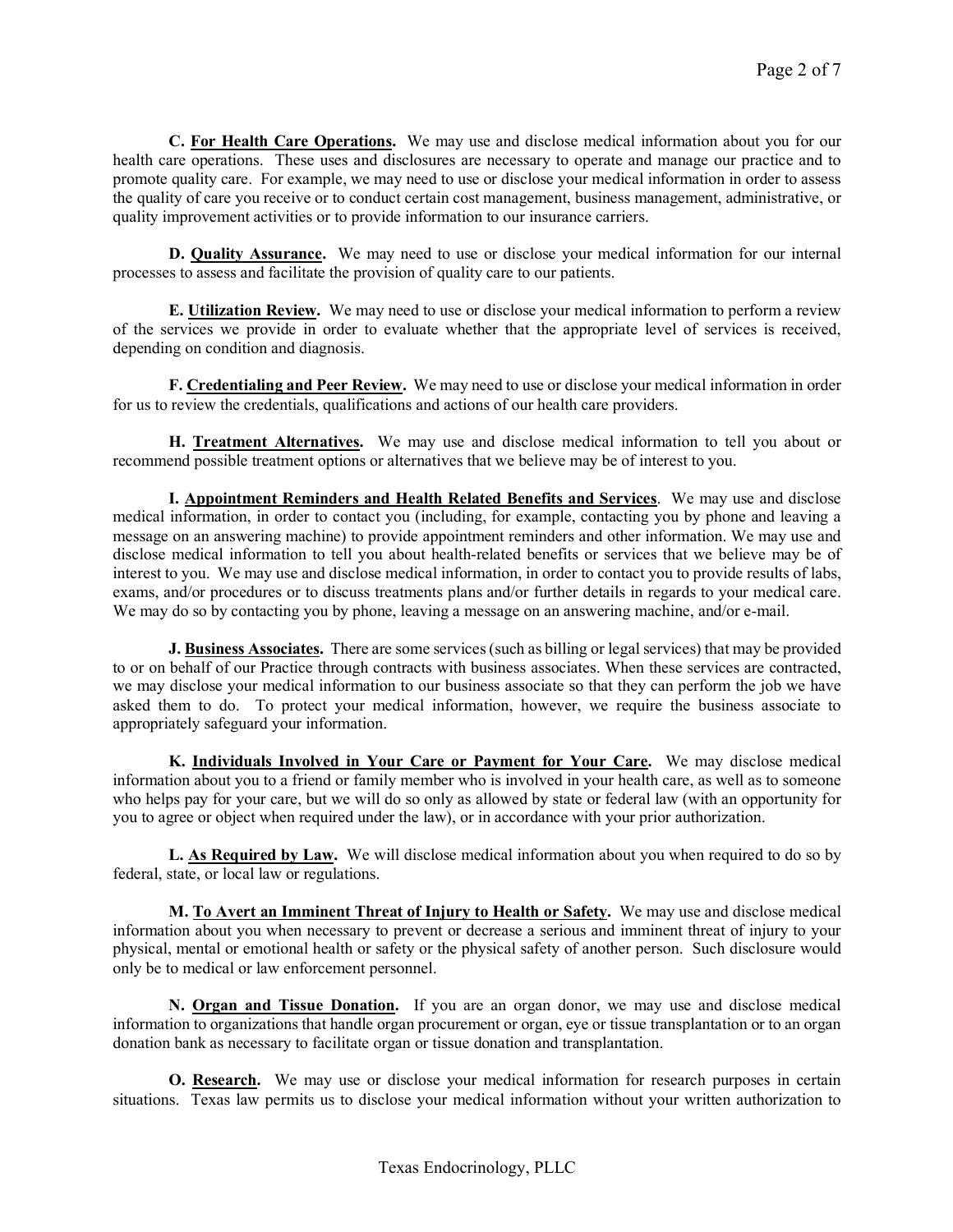qualified personnel for research, but the personnel may not directly or indirectly identify a patient in any report of the research or otherwise disclose identity in any manner. Additionally, a special approval process will be used for research purposes, when required by state or federal law. For example, we may use or disclose your information to an Institutional Review Board or other authorized privacy board to obtain a waiver of authorization under HIPAA. Additionally, we may use or disclose your medical information for research purposes if your authorization has been obtained when required by law, or if the information we provide to researchers is "de-identified."

**P. Military and Veterans.** If you are a member of the armed forces, we may use and disclose medical information about you as required by the appropriate military authorities.

**Q. Workers' Compensation.** We may disclose medical information about you for your workers' compensation or similar program. These programs provide benefits for work-related injuries.For example, if you have injuries that resulted from your employment, workers' compensation insurance or a state workers' compensation program may be responsible for payment for your care, in which case we might be required to provide information to the insurer or program.

**R. Public Health Risks.** We may disclose medical information about you to public health authorities for public health activities. As a general rule, we are required by law to disclose certain types of information to public health authorities, such as the Texas Department of State Health Services. The types of information generally include information used:

- To prevent or control disease, injury, or disability (including the reporting of a particular disease or injury).
- To report births and deaths.
- To report suspected child abuse or neglect.
- To report reactions to medications or problems with medical devices and supplies.
- To notify people of recalls of products they may be using.
- To notify a person who may have been exposed to a disease or may be at risk for contracting or spreading a disease or condition.
- To notify the appropriate government authority if we believe a patient has been the victim of abuse, neglect, or domestic violence. We will only make this disclosure if you agree or when required or authorized by law.
- To provide information about certain medical devices.
- To assist in public health investigations, surveillance, or interventions.

**S. Health Oversight Activities.** We may disclose medical information to a health oversight agency for activities authorized by law. These oversight activities include audits, civil, administrative, or criminal investigations and proceedings, inspections, licensure and disciplinary actions, and other activities necessary for the government to monitor the health care system, certain governmental benefit programs, certain entities subject to government regulations which relate to health information, and compliance with civil rights laws.

**T. Legal Matters.** If you are involved in a lawsuit or a legal dispute, we may disclose medical information about you in response to a court or administrative order, subpoena, discovery request, or other lawful process. In addition to lawsuits, there may be other legal proceedingsfor which we may be required or authorized to use or disclose your medical information, such as investigations of health care providers, competency hearings on individuals, or claims over the payment of fees for medical services.

**U. Law Enforcement, National Security and Intelligence Activities.** In certain circumstances**,** we may disclose your medical information if we are asked to do so by law enforcement officials, or if we are required by law to do so. We may disclose your medical information to law enforcement personnel, if necessary to prevent or decrease a serious and imminent threat of injury to your physical, mental or emotional health or safety or the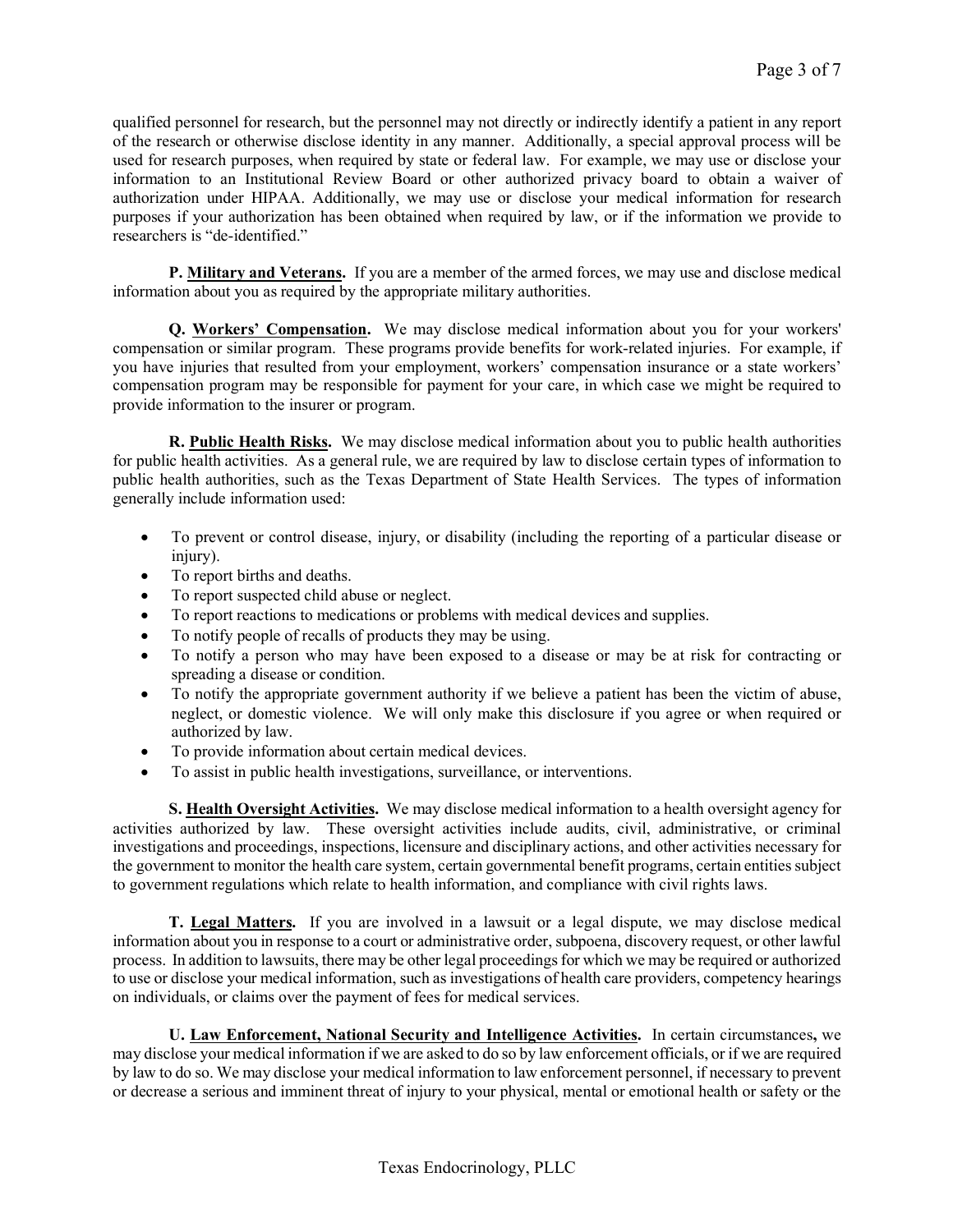physicalsafety of another person. We may disclose medical information about you to authorized federal officials for intelligence, counterintelligence, and other national security activities authorized by law.

**V. Coroners, Medical Examiners and Funeral Home Directors.** We may disclose your medical information to a coroner or medical examiner. This may be necessary, for example, to identify a deceased person or determine the cause of death. We may also release medical information about our patients to funeral home directors as necessary to carry out their duties.

**W. Inmates.** If you are an inmate of a correctional institution or under custody of a law enforcement official, we may disclose medical information about you to the health care personnel of a correctional institution as necessary for the institution to provide you with health care treatment.

**X. Marketing of Related Health Services.** We may use or disclose your medical information to send you treatment or healthcare operations communications concerning treatment alternatives or other health-related products or services. We may provide such communications to you in instances where we receive financial remuneration from a third party in exchange for making the communication only with yourspecific authorization unless the communication: (i) is made face-to-face by the Practice to you, (ii) consists of a promotional gift of nominal value provided by the Practice, or (iii) is otherwise permitted by law. If the marketing communication involves financial remuneration and an authorization is required, the authorization must state that such remuneration is involved. Additionally, if we use or disclose information to send a written marketing communication (as defined by Texas law) through the mail, the communication must be sent in an envelope showing only the name and addresses of sender and recipient and must (i) state the name and toll-free number of the entity sending the market communication; and (ii) explain the recipient'sright to have the recipient's name removed from the sender's mailing list.

**Y. Fundraising.** We may use or disclose certain limited amounts of your medical information to send you fundraising materials. You have a right to opt out of receiving such fundraising communications. Any such fundraising materials sent to you will have clear and conspicuous instructions on how you may opt out of receiving such communications in the future.

**Z. Electronic Disclosures of Medical Information.** Under Texas law, we are required to provide notice to you if your medical information is subject to electronic disclosure. This Notice serves as general notice that we may disclose your medical information electronically for treatment, payment, or health care operations or as otherwise authorized or required by state or federal law.

## **III. OTHER USES OF MEDICAL INFORMATION**

**A. Authorizations.** There are times we may need or want to use or disclose your medical information for reasons other than those listed above, but to do so we will need your prior authorization. Other than expressly provided herein, any other uses or disclosures of your medical information will require your specific written authorization.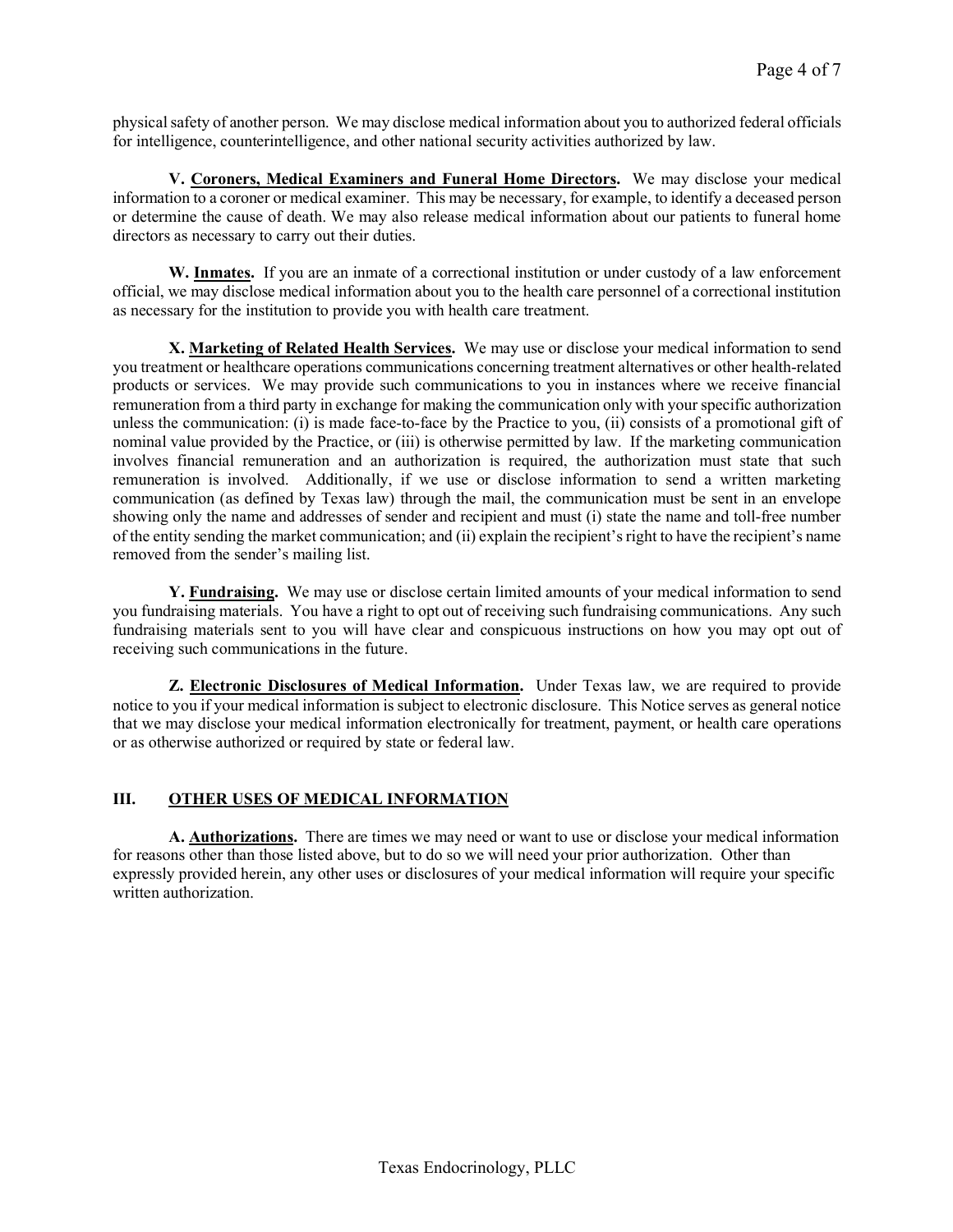**B. Psychotherapy Notes, Marketing and Sale of Medical Information.** Most uses and disclosures of "psychotherapy notes," uses and disclosures of medical information for marketing purposes, and disclosures that constitute a "sale of medical information" under HIPAA require your authorization.

**C. Right to Revoke Authorization**. If you provide us with written authorization to use or disclose your medical information for such other purposes, you may revoke that authorization in writing at any time. If you revoke your authorization, we will no longer use or disclose your medical information for the reasons covered by your written authorization. You understand that we are unable to take back any uses or disclosures we have already made in reliance upon your authorization, and that we are required to retain our records of the care that we provided to you.

# **IV. YOUR RIGHTS REGARDING MEDICAL INFORMATION ABOUT YOU.**

Federal and state laws provide you with certain rights regarding the medical information we have about you. The following is a summary of those rights.

**A. Right to Inspect and Copy.** Under most circumstances, you have the right to inspect and/or copy your medical information that we have in our possession, which generally includes your medical and billing records. To inspect or copy your medical information, you must submit your request to do so in writing to the Practice's HIPAA Officer at the address listed in Section VI below.

If you request a copy of your information, we may charge a fee for the costs of copying, mailing, or certain supplies associated with your request. The fee we may charge will be the amount allowed by state law.

If your requested medical information is maintained in an electronic format (e.g., as part of an electronic medical record, electronic billing record, or other group of records maintained by the Practice that is used to make decisions about you) and you request an electronic copy of this information, then we will provide you with the requested medical information in the electronic form and format requested, if it is readily producible in that form and format. If it is not readily producible in the requested electronic form and format, we will provide access in a readable electronic form and format as agreed to by the Practice and you.

In certain very limited circumstances allowed by law, we may deny your request to review or copy your medical information. We will give you any such denial in writing. If you are denied access to medical information, you may request that the denial be reviewed. Another licensed health care professional chosen by the Practice will review your request and the denial. The person conducting the review will not be the person who denied your request. We will abide by the outcome of the review.

**B. Right to Amend.** If you feel the medical information we have about you is incorrect or incomplete, you may ask us to amend the information. You have the right to request an amendment for as long as the information is kept by the Practice. To request an amendment, your request must be in writing and submitted to the HIPAA Officer at the address listed in Section VI below. In your request, you must provide a reason as to why you want this amendment. If we accept your request, we will notify you of that in writing.

We may deny your request for an amendment if it is not in writing or does not include a reason to support the request. In addition, we may deny your request if you ask us to amend information that (i) was not created by us (unless you provide a reasonable basis for asserting that the person or organization that created the information is no longer available to act on the requested amendment), (ii) is not part of the information kept by the Practice, (iii) is not part of the information which you would be permitted to inspect and copy, or (iv) is accurate and complete. If we deny your request, we will notify you of that denial in writing.

**C. Right to an Accounting of Disclosures.** You have the right to request an "accounting of disclosures" of your medical information. This is a list of the disclosures we have made for up to six years prior to the date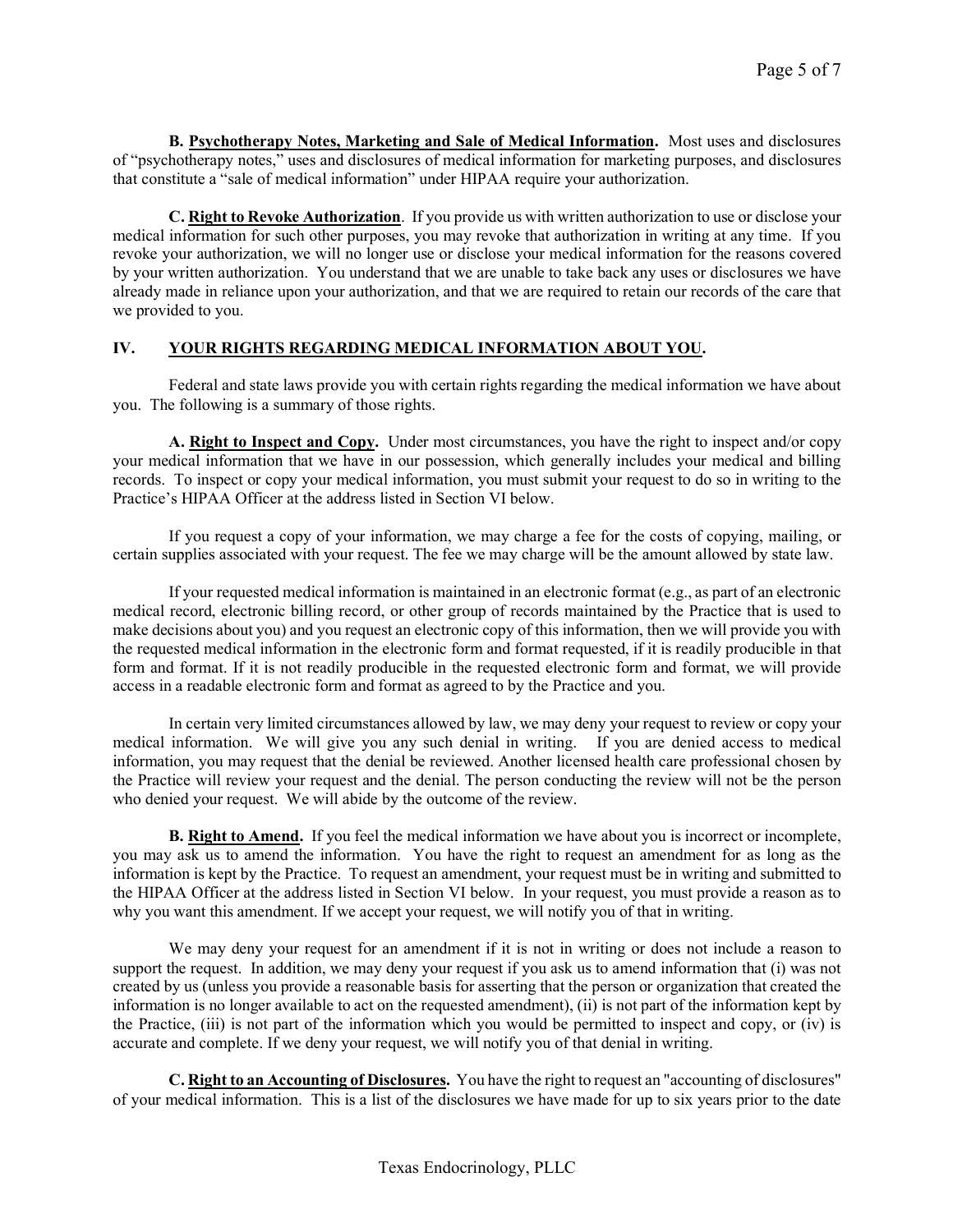of your request of your medical information, but does not include disclosures for Treatment, Payment, or Health Care Operations (as described in Sections II A, B, and C of this Notice) or disclosures made pursuant to your specific authorization (as described in Section III of this Notice), or certain other disclosures.

If we make disclosures through an electronic health records (EHR) system, you may have an additional right to an accounting of disclosures for Treatment, Payment, and Health Care Operations. Please contact the Practice's HIPAA Officer at the address set forth in Section VI below for more information regarding whether we have implemented an EHR and the effective date, if any, of any additional right to an accounting of disclosures made through an EHR for the purposes of Treatment, Payment, or Health Care Operations.

To request a list of accounting, you must submit your request in writing to the Practice's HIPAA Officer at the address set forth in Section VI below.

Your request must state a time period, which may not be longer than six years (or longer than three years for Treatment, Payment, and Health Care Operations disclosures made through an EHR, if applicable) and may not include dates before April 14, 2003. Your request should indicate in what form you want the list (for example, on paper or electronically). The first list you request within a twelve-month period will be free. For additional lists, we may charge you a reasonable fee for the costs of providing the list. We will notify you of the cost involved and you may choose to withdraw or modify your request at that time before any costs are incurred.

**D. Right to Request Restrictions.** You have the right to request a restriction or limitation on the medical information we use or disclose about you for treatment, payment, or health care operations. You also have the right to request a restriction or limitation on the medical information we disclose about you to someone who is involved in your care or the payment for your care, like a family member or friend.

Except as specifically described below in this Notice, we are not required to agree to your request for a restriction or limitation.If we do agree, we will comply with your request unless the information is needed to provide emergency treatment. In addition, there are certain situations where we won't be able to agree to your request, such as when we are required by law to use or disclose your medical information. To request restrictions, you must make your request in writing to the Practice's HIPAA Officer at the address listed in Section VI of this Notice below. In your request, you must specifically tell us what information you want to limit, whether you want us to limit our use, disclosure, or both, and to whom you want the limits to apply.

As stated above, in most instances we do not have to agree to your request for restrictions on disclosures that are otherwise allowed. However, if you pay or another person (other than a health plan) pays on your behalf for an item or service in full, out of pocket, and you request that we not disclose the medical information relating solely to that item or service to a health plan for the purposes of payment or health care operations, then we will be obligated to abide by that request for restriction unless the disclosure is otherwise required by law. You should be aware that such restrictions may have unintended consequences, particularly if other providers need to know that information (such as a pharmacy filling a prescription). It will be your obligation to notify any such other providers of this restriction. Additionally, such a restriction may impact your health plan's decision to pay for related care that you may not want to pay for out of pocket (and which would not be subject to the restriction).

**E. Right to Request Confidential Communications.** You have the right to request that we communicate with you about medical matters in a certain way or at a certain location. For example, you can ask that we only contact you at home, not at work or, conversely, only at work and not at home. To request such confidential communications, you must make your request in writing to the Practice's HIPAA Officer at the address listed in Section VI below.

We will not ask the reason for your request, and we will use our best efforts to accommodate all reasonable requests, but there are some requests with which we will not be able comply. Your request must specify how and where you wish to be contacted.